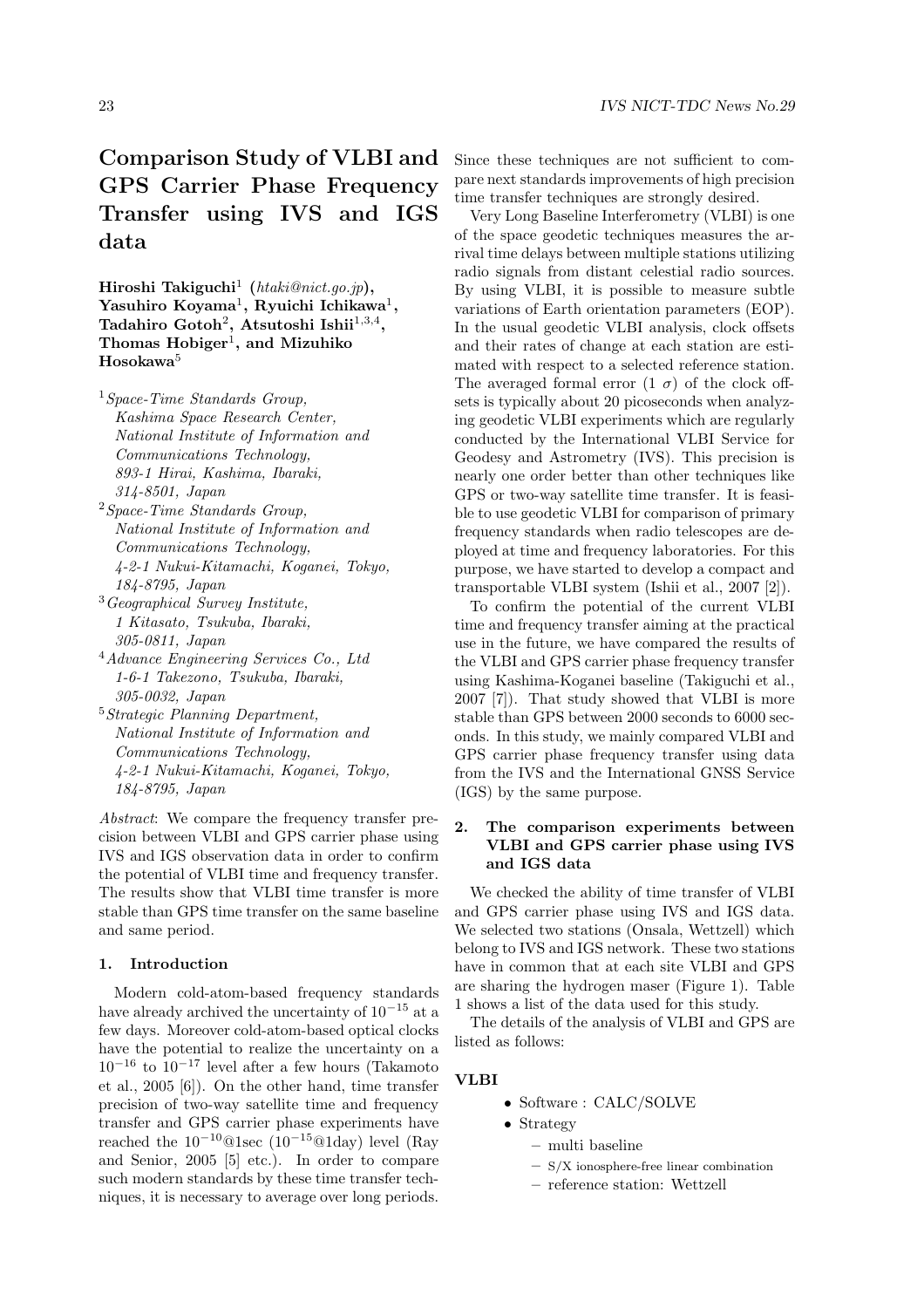

Figure 1. Map of IVS and IGS stations in Europe

| DOY  | <b>IVS</b>        |           | <b>IGS</b> |
|------|-------------------|-----------|------------|
| 2007 | Session           | Station   | Station    |
| 092  | R <sub>1270</sub> |           |            |
| 100  | R <sub>1271</sub> | ONSALA60, | onsa,      |
| 113  | R <sub>1273</sub> | WETTZELL  | wtzr       |
| 122  | R <sub>1274</sub> |           |            |

Table 1. Data list

- Estimate
	- station coordinates
	- atmospheric delay / 1h
	- clock offset / 1h

### GPS

- Software : GIPSY-OASIS II
- Strategy
	- Precise Point Positioning (PPP) (Kouba and Heroux, 2001 [4])
- Estimate
	- station coordinates
	- atmospheric delay / 5min
	- clock offset / 5min
- Time Difference
	- clock offset A − clock offset B

Due to the code noise, the clock offsets of the GPS solutions show discontinuities at the day boundaries. The averaged day boundary discontinuity was 94ps. Figure 2 shows one of the VLBI results of clock offsets. The averaged formal errors  $(1 \sigma)$  of the estimated clock offsets at Onsala station referred to Wettzell station was 16.1ps.

Figure 3 shows that the time series of the clock difference between Onsala and Wettzell (session R1274) calculated from GPS and VLBI respectively (upper part). The lower part of Figure 3 is



Figure 2. Time series of the clock offsets after removing linear trend (upper) and the formal error (lower) at Onsala station referred to Wettzell station.

the difference between GPS and VLBI clock offsets showing a good agreement within  $\pm 200$ ps.



Figure 3. Time series of the clock difference (upper plot) calculated from GPS and VLBI respectively. The lower plot is the difference between GPS and VLBI clock offsets. The gap seen on 123(DOY) was caused by the day-boundary discontinuity of GPS.

Figure 4 and 5 illustrate the frequency stability of clock difference as obtained from VLBI and GPS. The short term stability of GPS carrier phase seems to be slightly better than those from VLBI for averaging periods up to  $10<sup>3</sup>$ s. However, VLBI is more stable at averaging periods longer than  $10<sup>3</sup>$ s in any sessions (Figure 5).

In general, the VLBI frequency transfer stability follows a  $1/\tau$  law very close when averaging up to  $10<sup>4</sup>$ s. And that shows that the stability has reached about  $2 \times 10^{-11}$  (20ps) at 1 sec.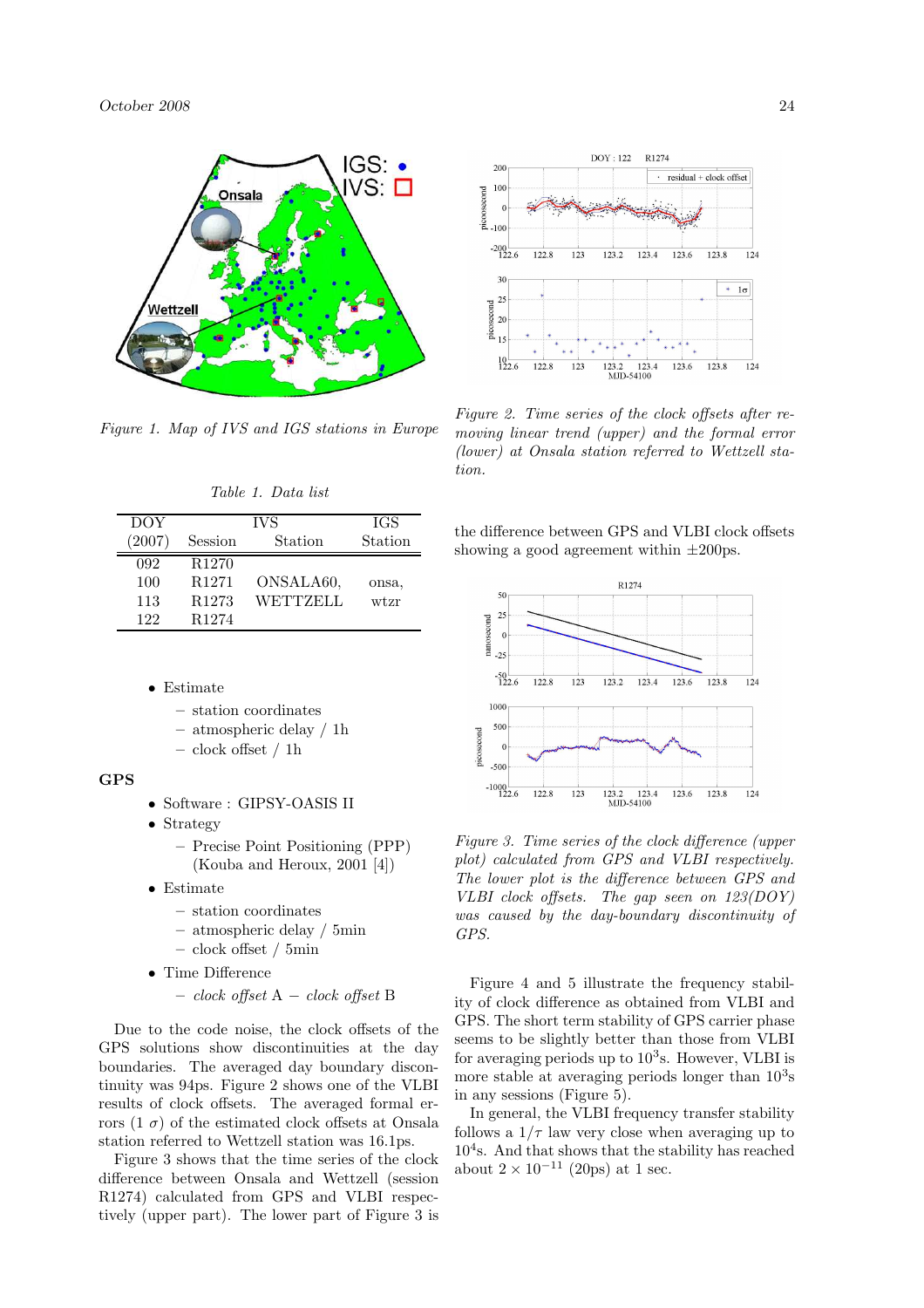

Figure 5. Modified Allan deviation of VLBI and GPS carrier phase results from all sessions.



Figure 4. Modified Allan deviation (top) and Time Standard Deviation (bottom) of VLBI and GPS carrier phase results from R1274 session.

## 3. The comparison experiments using KASHIMA-KOGANEI baseline

We also carried out geodetic VLBI experiments using Kashima-Koganei baseline in order to compare the results with GPS time transfer (carrier phase). We will also use this baseline for test observations of our compact VLBI system which is currently under development. The Kashima station which has a 34-m and a 11-m radio telescope, is located about 100 km East of Tokyo Japan. The Koganei station has a 11-m radio telescope, and is located in the western part of Tokyo. The baseline length is 109 km (Figure 6).

Both stations have a permanent GPS receiver (ksmv, kgni and ks34) which are sharing the Hmaser with VLBI since last spring. It was necessary to adopt some parts of these VLBI and GPS equipment for the needs of the time and frequency transfer purpose because these systems are usually set-up for geodetic purposes.

At first, we carried out a test experiment with the unchanged systems. The details and data quality of the performed VLBI and GPS observations are listed in Table 2. The quality of the GPS observations was not good (except for the k08049 experiment) due to troubles with the GPS receivers. In the k08049 experiment we used a new GPS receiver (Trimble NetRS). In this paper, we discuss only k07166 and k08049 experiments.

The analysis setup is almost the same as the one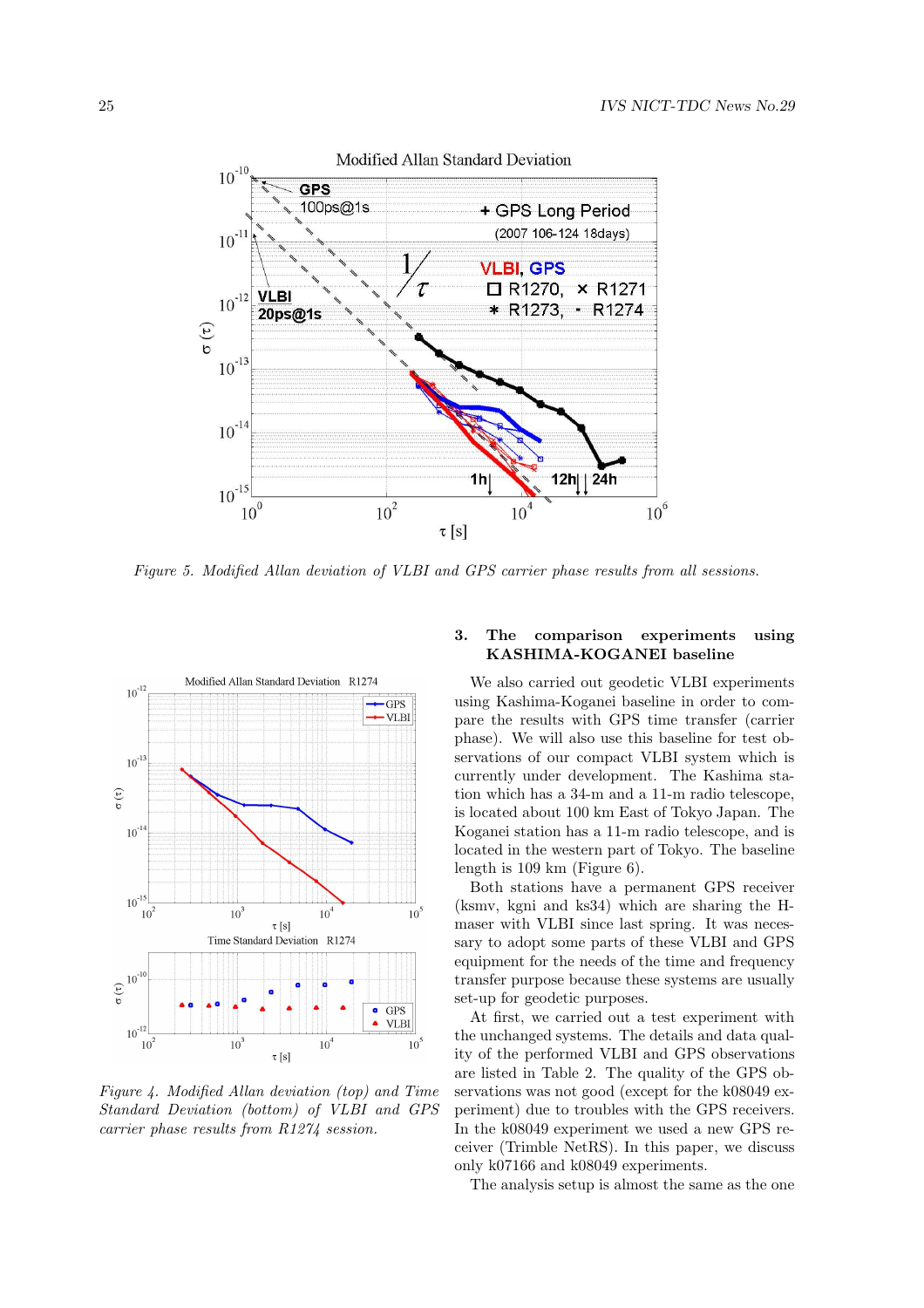



Clock Offsets

 $1.686 \frac{\text{x } 10^2}{ }$ 1.684

Figure 7. Comparison between VLBI and GPS results (upper plot: clock offsets, lower plot: clock offsets after removing a linear trend).

Figure 6. Layout map of KASHIMA and KO-GANEI station.

Table 2. Details of VLBI and GPS observations, which were dedicted to time and frequency transfer.

| Session        | Baseline | Duration | Data Quality |            |
|----------------|----------|----------|--------------|------------|
|                |          |          | VLBI         | <b>GPS</b> |
| k07022         | $K1-Kg$  | 24 hours | errors       | errors     |
| k07059         | $K1-Kg$  | 3 days   | errors       | errors     |
| k07166         | $Kb-Kg$  | 1 week   | OК           | Failed     |
| k08049<br>$-1$ | Kb-Kg    | 3 days   | OК           | OК         |

\* K1: KASHIM11, Kg : KOGANEI, Kb : KASHIM34

described in the previous section. The averaged formal errors  $(1 \sigma)$  of the estimated clock offsets at Koganei station referred to Kashima station were 23ps (k07166) and 18ps (k08049) in VLBI results.

Figure 7 presents the comparison between VLBI and GPS. After removing a linear trend (lower plot), the clock offsets of VLBI reveal a diurnal variation which can not be seen in the GPS results. The cable length between the point where the reference signal from the H-maser is injected and the observing system itself is different for VLBI and GPS as shown in Figure 8. Additionally, the cable of the VLBI system inside the antenna is not temperature controlled. Figure 9 shows the time series of the clock offset of VLBI and the outside temperature. It reveals that the clock offsets of VLBI are strongly affected by the outside temperature (correlation coefficient :  $-0.72$ ,  $laq$  : 2hours). Thus, for current experiments, we have decided to monitor variations of the reference signal through the transmission cable of the VLBI system by the Dual Mixer Time

Difference (DMTD) method (Komiyama, 1983 [3]).



Figure 8. Layout of the H-maser, GPS receiver and VLBI antenna.

These results suggest that it is necessary to calibrate the instrumental delay variation of the VLBI system. In the next step, we are planning to measure the instrumental delay of the VLBI system by the zero baseline interferometry (ZBI) method (Hama et al., 1986 [1], Yoshino et al., 1992 [8]), and we also want to replace the transmission cable by optical fibers.

#### 4. Summary

To compare the results of VLBI and GPS (carrier phase) frequency transfer, we have analyzed IVS and IGS data. The results of the VLBI frequency transfer show that the stability follows a  $1/\tau$  law very closely (phase noise dominant). And that shows the stability has reached about  $2\times10^{-11}$ (20ps) at 1 sec. In this study, the results show that VLBI frequency transfer is more stable than GPS on the same baseline and same period.